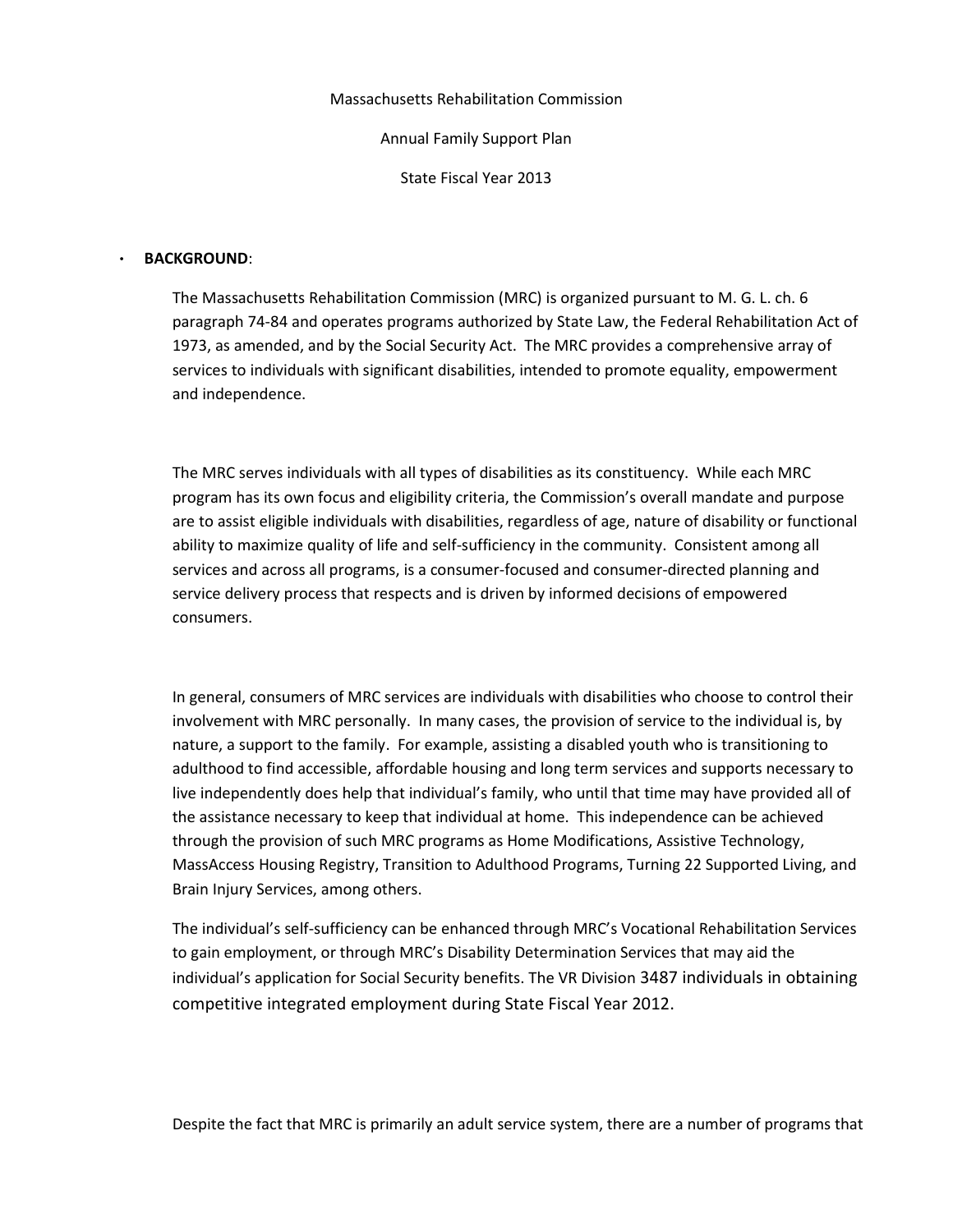are also available to, or directly benefit, children and youth with disabilities. Specifically, the Turning22 Supported Living Program, Transition to Adulthood Programs, Family Assistance Services of the Statewide Head Injury Program, the Home Modification Loan Program, MassAccess Housing Registry, and the services under the Assistive Technology programs, including the AT Loan Programs and the MassMatch School Swap program, are utilized to benefit children and/or young adults with disabilities.

Overall, the Massachusetts Rehabilitation Commission approaches "Family Supports" by way of supporting and empowering the family member with a disability first, and by doing so, strengthening and supporting the family unit.

### • FAMILY EMPOWERMENT AND SUBSTANTIAL CONSULTATION:

Consumer involvement is an integral aspect of all MRC programs and services. This begins with involvement of the consumer and, when appropriate, his or her legal guardian, in all aspects of development and implementation of their individual service plan, individual transition plan, or individual plan for employment.

Furthermore, consumer input is solicited through many means, for the purposes of informing agency decision-making, program evaluation, planning and development. Avenues for consumer involvement include: focus groups, formal and informal advisory committees, surveys and needs assessments, and Individual Consumer Consultants who are hired to share their expertise and consult on specific projects.

In FY'12, specific avenues for obtaining substantial consultation have included:

- Continuing development of the newly formed District Consumer Advocacy Councils: In response to feedback from the Town Meetings held in FY'10, MRC has reorganized what were VR-specific District Advisory Committees into broader focused "District Consumer Advocacy Councils" (DCACs). These DCACs include a broader based constituency and address issues of concern to both Community Living Programs and Vocational Rehabilitation Services. While these DCACs are still developing and formulating priorities, quarterly meetings have been held in each region. Members include consumers and providers of both CL and VR programs, representatives of schools, transit authorities, employers, and others with a vested interest in successful outcomes for MRC consumers.
- Regular meetings of program-specific and top-specific advisory committees continue, including: State Rehabilitation Council, Assistive Technology Advisory Council, and the Home Care Assistance Program Advisory Committee, among others.
- On-going communication with disability awareness and advocacy organization including the Massachusetts Brain Injury Association, the Federation for Children with Special Needs, the Spinal Cord Injury Association, the Multiple Sclerosis Society, and United Cerebral Palsy, to maintain regular feedback regarding the needs of their constituents and feedback regarding the effectiveness of MRC programs and services.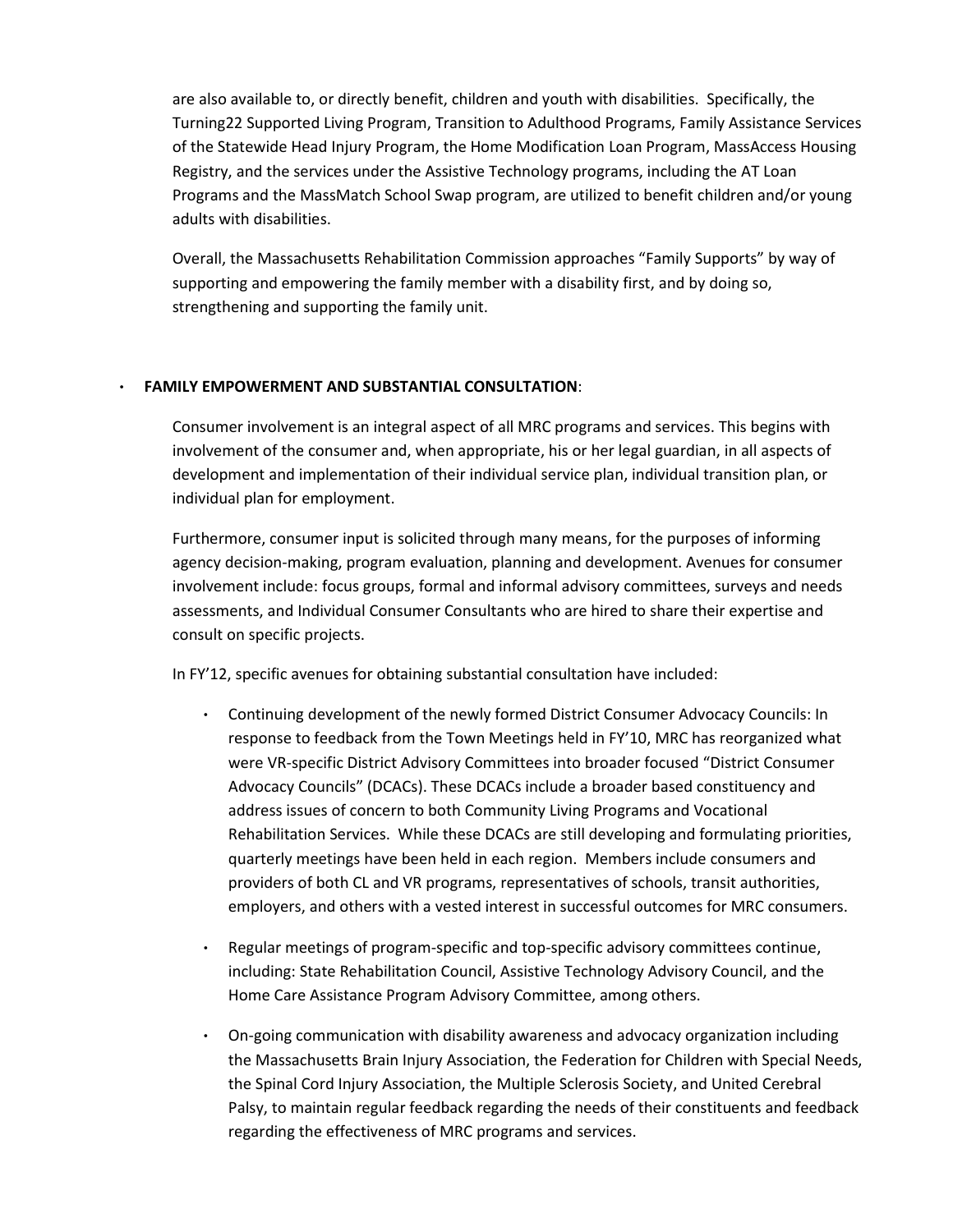- Involvement of Individual Consumer Consultants in RFR reviews, interview committees and program-specific projects
- Consumer satisfaction surveys
- Consumer Needs Assessment survey
- Participation at all meetings of the Statewide Independent Living Council and support and consultation to its subcommittees
- An Annual Consumer Conference: for the second year, MRC co-sponsored with the Massachusetts Commission for the Blind (MCB), the Massachusetts Commission for the Deaf and Hard of Hearing (MCDHH) and the State Independent Living Council (SILC), the conference was fully driven by consumers of the four cosponsoring organizations with staff support. Workshop topics included "The Benefits of Mentoring Youth with Disabilities," Benefits Planning" and "Driving Your Way to Independence" among many others
- Through the Transition Works grant, the Family Involvement Subcommittee led by partner agency, The Federation for Children with Special Needs, formed to address the need for education and outreach to families regarding the school-age to adult transition process

Moreover, many MRC contracts require providers to have advisory councils and other means of gathering consumer input to ensure high quality services that meet the needs of their consumers.

# • FAMILY LEADERSHIP:

MRC is committed to enhancing the skills and confidence of individuals with disabilities and the families that support them as illustrated by:

- The development and continuation of the training program entitles "Planning a Life" to educate families on the need for a robust transition planning process. This project has been funded by MRC, with the Federation for Children with Special Needs conducting the sessions. In FY'12 3 sessions were conducted, in Worcester, Boston and Springfield, with 50-60 individuals attending each one.
- The "Guide To Transition" developed by the Family Involvement subcommittee, was prepared for publication
- The District Consumer Advocacy Councils have included youth with disabilities, their family members, representatives from school systems, and others involved in transition, and continue to discuss special education and transition to adulthood and bullying of people with disability as potential priority areas of focus.
- The Brain Injury and Statewide Specialized Community Services (BISSCS) Department offers Technical Assistance to schools, whether addressing a specific student's needs or providing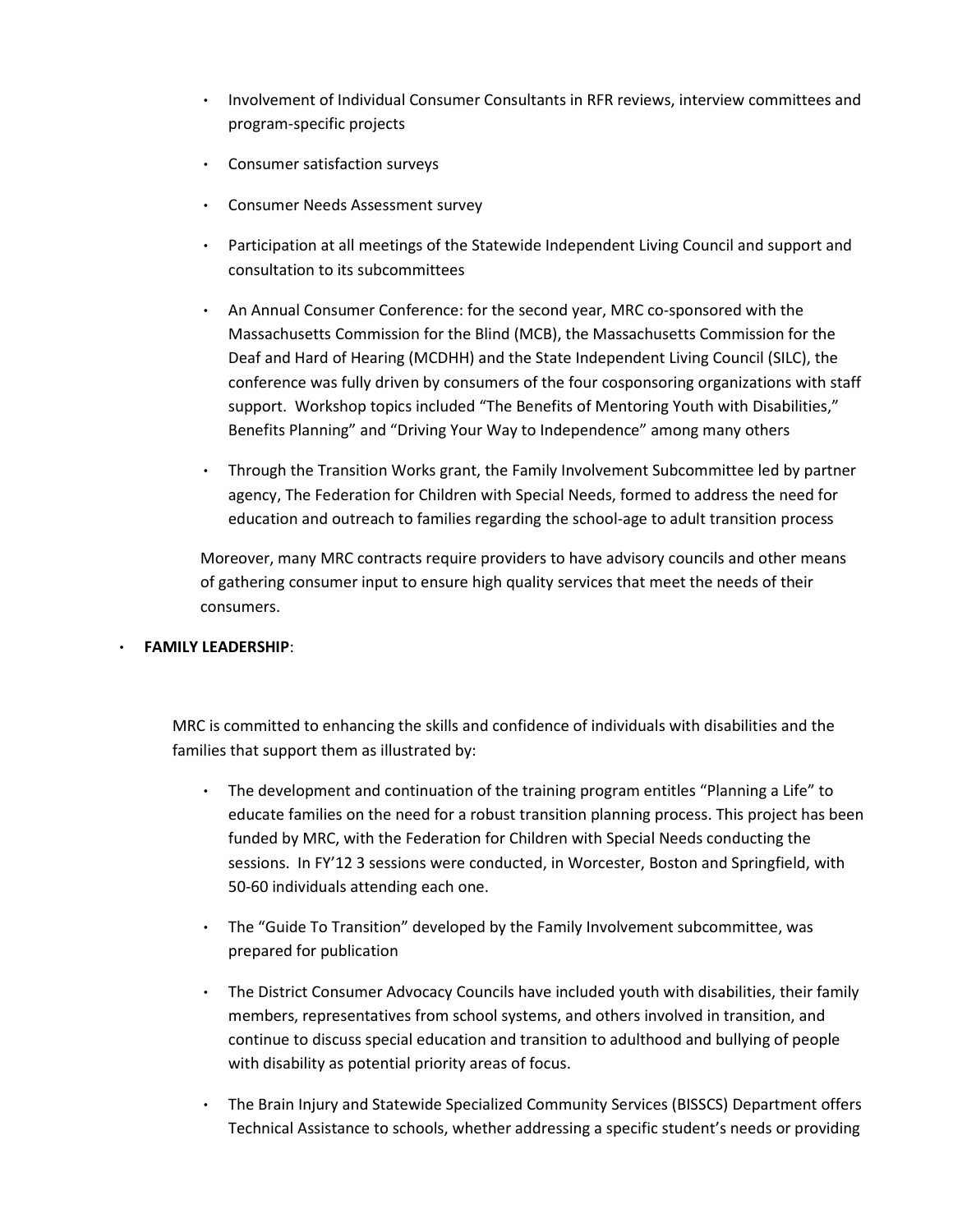general information and assistance to special education and general education teachers on working with students with brain injuries

- BISSCS also provides family assistance and consultation to support families in managing behavioral or other challenges related to the family member with a brain injury, thereby enhancing the family's ability to successfully support their family member.
- Through a contract with the Brain Injury Association of Massachusetts, support groups and training sessions are held to enable families to support their members with brain injuries to live successfully in the community
- As MRC's focus is on empowering the individual with the disability, our work to support and strengthen the knowledge, skills, and rights of youth who are served by the agency continues to include mentoring and youth leadership development. The Statewide Mentorship Program, in collaboration with Partners for Youth with Disabilities (PYD), continues to make mentor matches throughout the year, and currently supports over 100 matches. PYD conducted a workshop at the Annual Consumer Conference about the benefits of mentoring which had immediate results of new mentor and mentee recruits.
- Also this year, MRC contracted with PYD to expand its reach to include Springfield and surrounding towns, with the use of Federal Stimulus funds.
- MRC supported Boston Center for Independent Living and Easter Seals, in conjunction with the Institute for Community Inclusion, Partners for Youth with Disabilities and the Center for Human Development, to conduct a three day Youth Leadership Forum (YLF). This program connects youth with disabilities to peer mentors in order to promote job readiness, civic engagement and policy advocacy.

# Goals for FY'13

- Building on the popularity and success of the Youth Leadership Forum, MRC is now supporting a year-round youth leadership network to provide year-round activities for youth to participate in advocacy and develop leadership skills. Currently funded through September 2012, MRC is exploring funding options to continue to support such a network into future years.
- While funding from the Transition Works grant will no longer be available, MRC will provide guidance and support to the Federation for Children with Special Needs as it seeks alternative funding to support not only continuation, but expansion, of the "Planning a Life" transition workshops to allow more families, from more areas of the state, to participate.
- The DCACs will review their 'bucket list' priority areas to address and develop work plans for the year.
- MRC will work to foster relationships between the Autism Self Advocacy Network and the Independent Living Centers to identify models for working with individuals on the Autism Spectrum to enhance independent living and self-advocacy skills.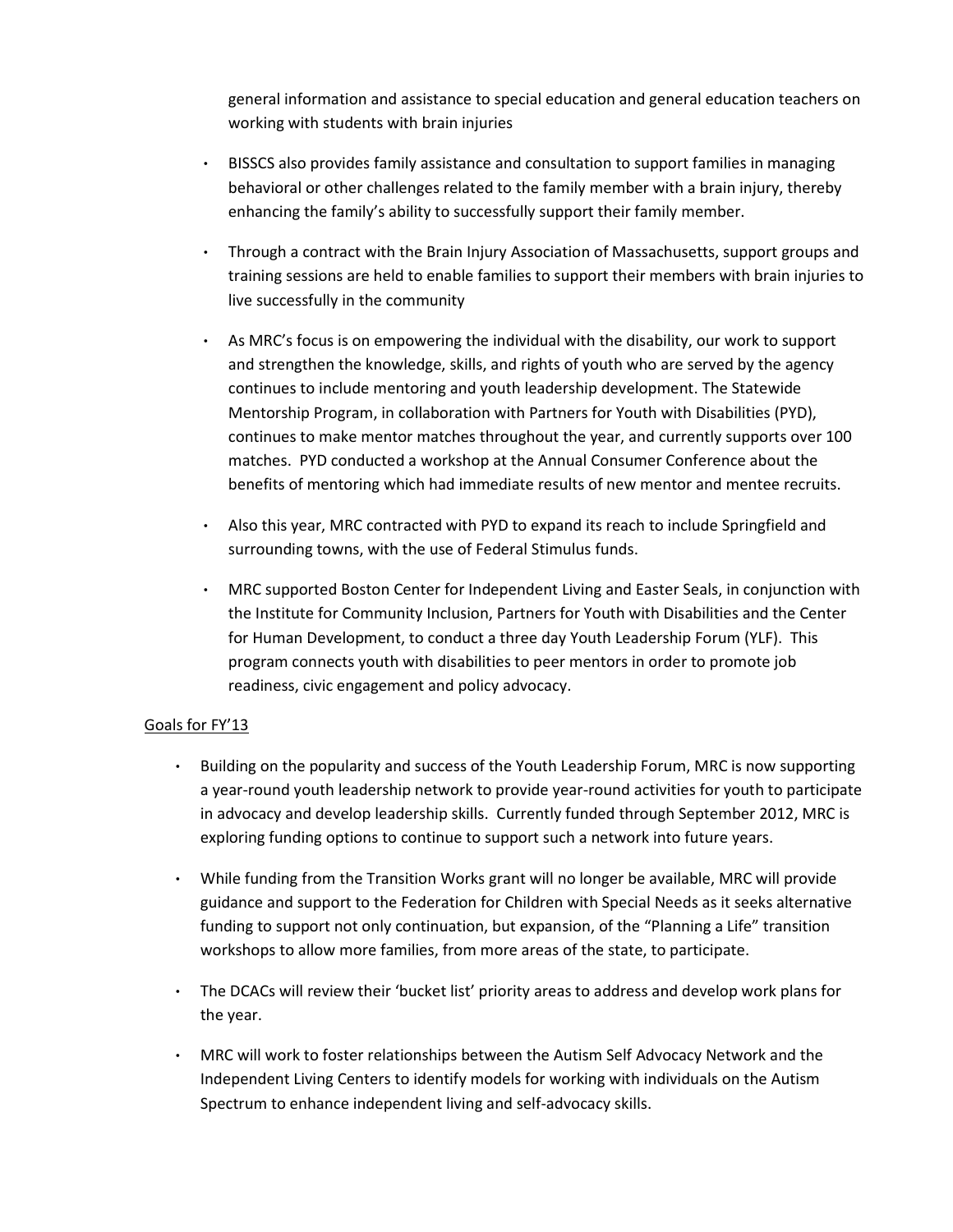### • FAMILY SUPPORT RESOURCES AND FUNDING:

 Particularly during a time of scarcer resources, MRC is committed to maximizing efficiency of available resources for the benefit of individuals with disabilities. This involves gaining a comprehensive understanding of the needs, as is gathered through all means of substantial consultation described above, and then collaborating with partner organizations to either develop new resources, supports and services, or to adapt existing resources meet the needs of those with a variety of disabilities, and finally, to ensure that consumers have the knowledge of and access to these resources.

This is demonstrated through much of the work MRC has been involved in over the past several years:

- In conjunction with the Executive Office of Elder Affairs, MRC has worked with Independent Living Centers and Aging Service Access Points to develop a network of Aging and Disability Resource Consortia that have Long Term Care Options Counselors (LTCOC) who have received extensive training in the range of options and service opportunities currently available to assist people with disabilities to live in the community. These counselors work with people in Skilled Nursing Facilities and those at risk of entering facilities to develop a support plan and gain access to services that will allow them to live successfully in the community. The LTCOC curriculum is reviewed and refined on a regular basis.
- The Aging and Disability Resource Consortia (ADRCs) ensure that an individual with a disability or an elder will get the Long-term services and supports information and direction they need no matter which entity they first make contact with.
- Beyond working to increase awareness of and access to existing services, MRC is actively working in collaboration with MassHealth to expand the scope of services available to enable people with significant disabilities to leave skilled nursing facilities and chronic hospitals through the development of Medicaid Waivers.
- Together with EHS, MassHealth, and UMass, two 1915 (c) Medicaid Waivers have been implemented that are enabling people with Acquired Brain Injuries to leave facilities and live in either Community Based Residences (Res Hab Waiver) or in their own home or apartment with a broader range of services and case management support than was previously available.
- MRC is also working with EHS, MassHealth, UMass and other state agencies to develop two new Money Follows the Person (MFP) Waivers that will further expand services to a broader population of people with disabilities currently in facilities. Beyond the Waiver Services, the MFP grant allows for the development of new demonstration services that, if proven cost-effective, may become Medicaid funded for a broader population of people with disabilities in the future. The MFP Project Team ensures that there is substantial consultation throughout the development and implementation of MFP services, and MRC has been actively involved in ensuring that its consumers, potential consumers and their families, are represented in the process.
- MRC consistently seeks out other sources of funding to expand, or at least maintain, services. This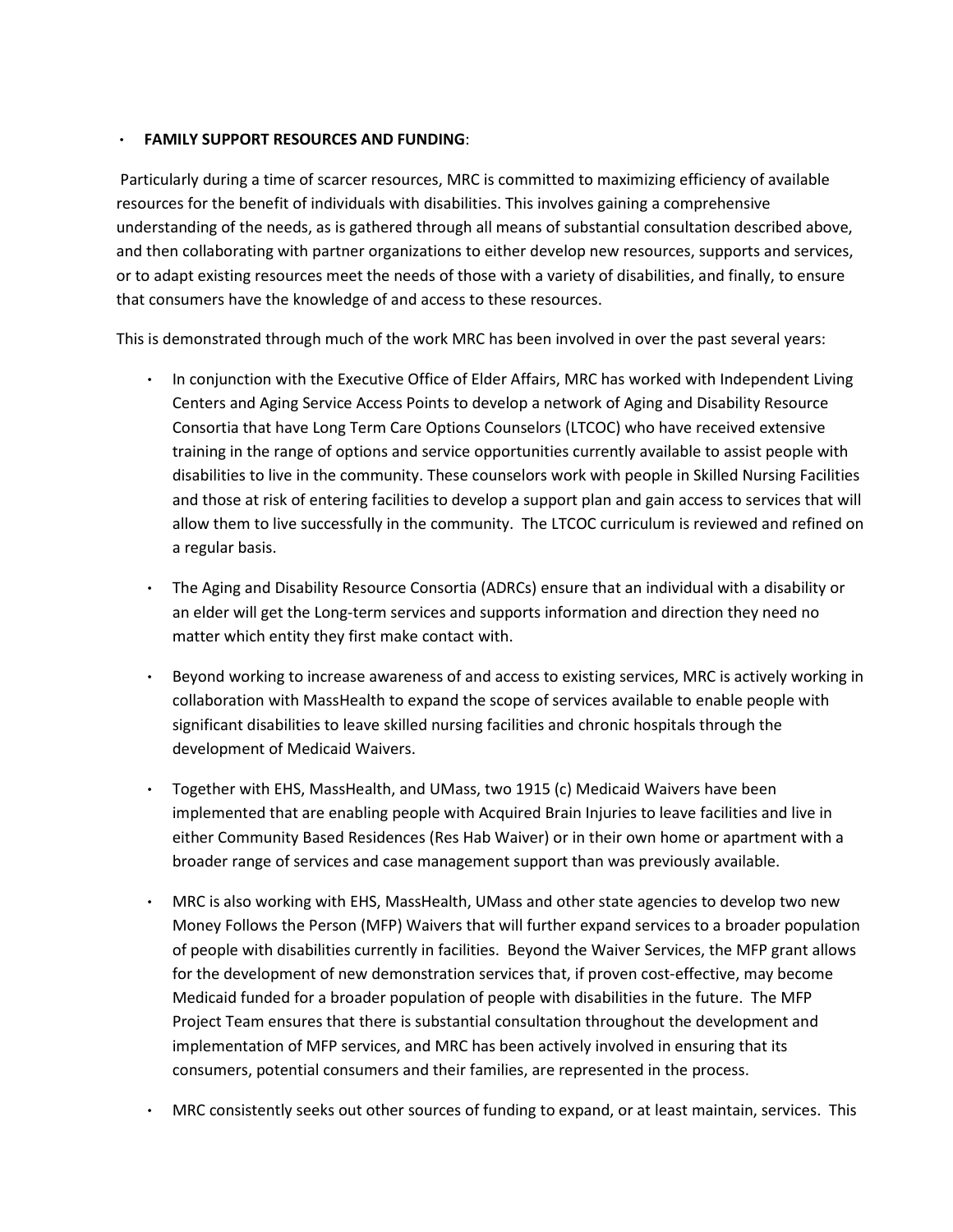has included use of federal VR Reallotment funds and Federal Grants to support such initiatives as the BISSCS Veterans Outreach Program, Assistive Technology Programs, Benefits Planning, and the ADRCs.

• This summer, the PYD Young Entrepreneurs Project offered three workshops for MRC youth transitioning to employment. A combination of 30 youth from Springfield, Brookline and Worcester participated. Youth were trained in work-readiness skills such as phone etiquette, professionalism in the workplace, and building a resume. Youth participated in these workshops to prepare for paid internships provided by MRC as a variety of government and private sector jobs. MRC is looking at ways to expand this youth entrepreneurship program statewide in the coming year.

# Goals for FY'13:

- MRC will work with MassHealth to submit and implement MFP Waivers to enable more individuals, currently in nursing homes, to move to the community with a higher level of supports than is currently available.
- MRC will again seek VR Reallotment funds to support on-going efforts to maintain or expand services and continue to build on initiatives to support youth mentoring, youth leadership and other opportunities for youth with disabilities to succeed in their goals.

# • ACCESSING SERVICES AND SUPPORT:

As mentioned above, MRC continues to expand and improve upon methods of increasing awareness of service availability to its constituents. This includes general outreach as well as outreach to targeted audience.

- MRC contracts with UMass to support the Mass. Network of Information Providers (MNIP) that encourages communication, collaboration and information-sharing among human service providers in the state, and includes a support network, access to a resource database and topic-specific fact sheets and newsletters
- MRC is the lead agency for Assistive Technology and supports MassMatch, GetATstuff.org, School Swap and the AT Demonstration Centers that all work to information about assistive technology out to consumers and their families and service providers
- MRC also supports the MassAccess Housing Registry as a means to make information about accessible and affordable housing readily available to consumers and their families
- The Annual Consumer Conference, attended by over 400 individuals with disabilities, employers, state agency representatives, and providers, hosts provider tables to allow for broad dissemination of information about resources to consumers
- Independent Living Centers and their Long Term Care Options Counselors conduct outreach to individuals in nursing facilities, and in FY12 assisted over 170 people successfully transition to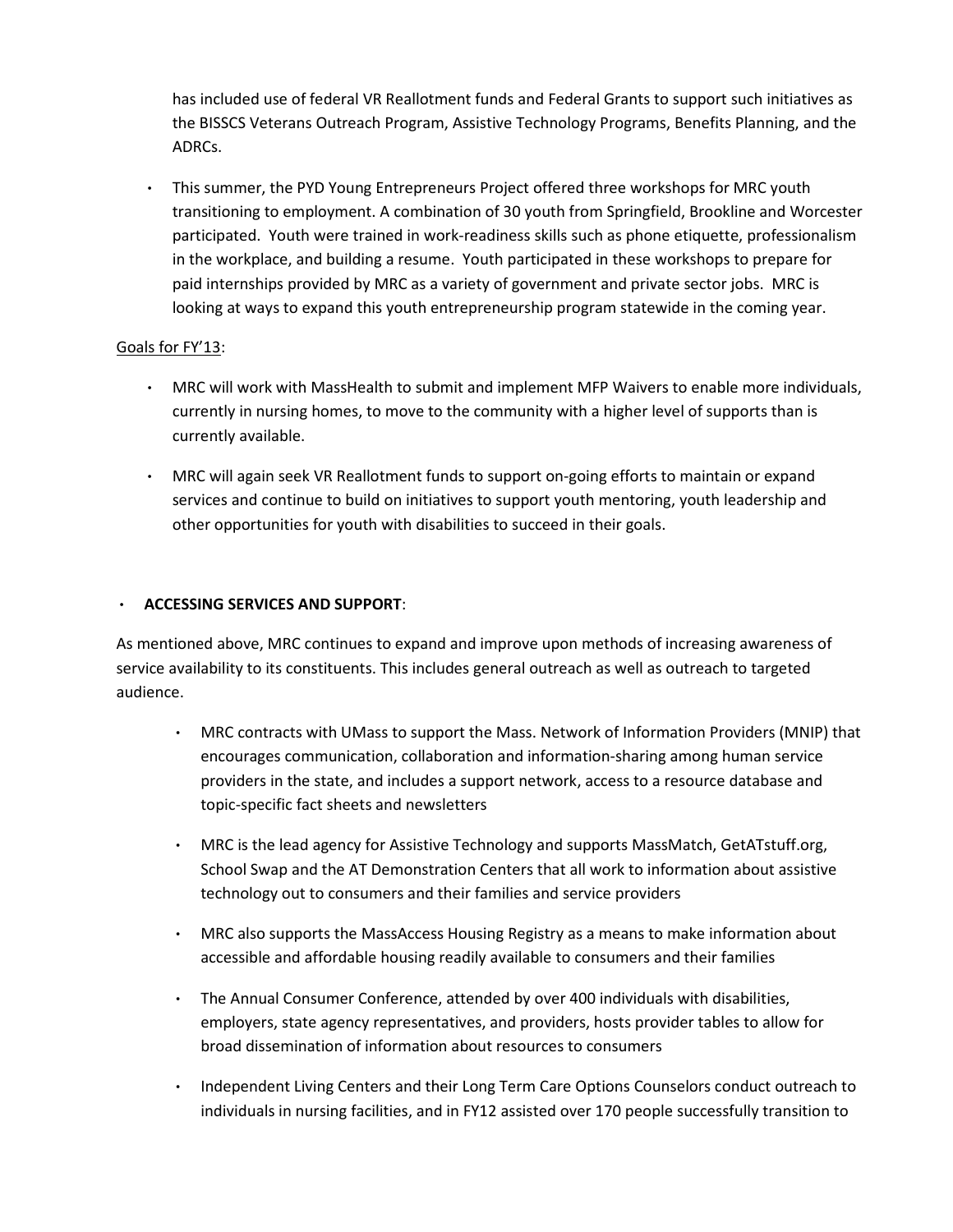the community.

- The Vocational Rehabilitation division continues to ensure the presence of a Vocational Rehabilitation Counselor in every public High School in the state for the purposes of identifying students with disabilities and assisting them to access the adult services system by participating in transition plans whenever possible and by providing information regarding MRC services.
- MRC continues to refine its 688 program internally to ensure that consumers come into the VR program in and informed and seamless manner so that an appropriate individualized transition plan can be developed
- MRC's Statewide Head Injury Program, through the Northeast Veterans with Traumatic Brain Injury grant, provides outreach and training to veterans and their families. In FY'12, this included collaboration with Project New Hope to hold a retreat for veterans with brain injury, and their families, to share resources, learn about services, and provide emotional support. This project also collaborated with the Chelsea Soldiers Home to hold a screening clinic for veterans who may have sustained a combat-related brain injury and may be eligible for services
- The Family Guide to Transition Services, once published, will be made available on-line via websites of the Federation for Children with Special Needs and the Institute for Community Inclusion. It will also be distributed at the Federation's March 2013 conference. Pending available funding, the guide will also be made available in Spanish. Topics include: Transition Laws, Parent and Student Participation, Transition Planning in High School, Transition Assessment, Graduation-related Issues, Post-school Options and Adult Services.
- Through contracts with Independent Living Centers, MRC supports the Transition to Adulthood Programs that provide skills training, peer support, advocacy and information and referral to transition age youth with disabilities. Through exposure to adult peer role models, and through skills training, students learn skills, develop confidence and learn about supports and services that may be available to them, to better prepare for independence. They gain knowledge of the supports available to them and how to access them so they are equipped to make choices as they set their personal goals for independence. This was the first year that additional funding was made available through contracts to build a strong employment focus and to develop working relationships with their VR area offices to better prepare youth for employment. MRC continues to explore funding options to expand this model throughout the state.

# Goals for FY'13:

- MRC will work with the Federation for Children with Special Needs and the Institute for Community Inclusion to disseminate the Family Guide to Transition, make it available online, and seek funds or resources to have it translated to other languages.
- As the Transition Works Grant ends, MRC will identify lessons learned and best practices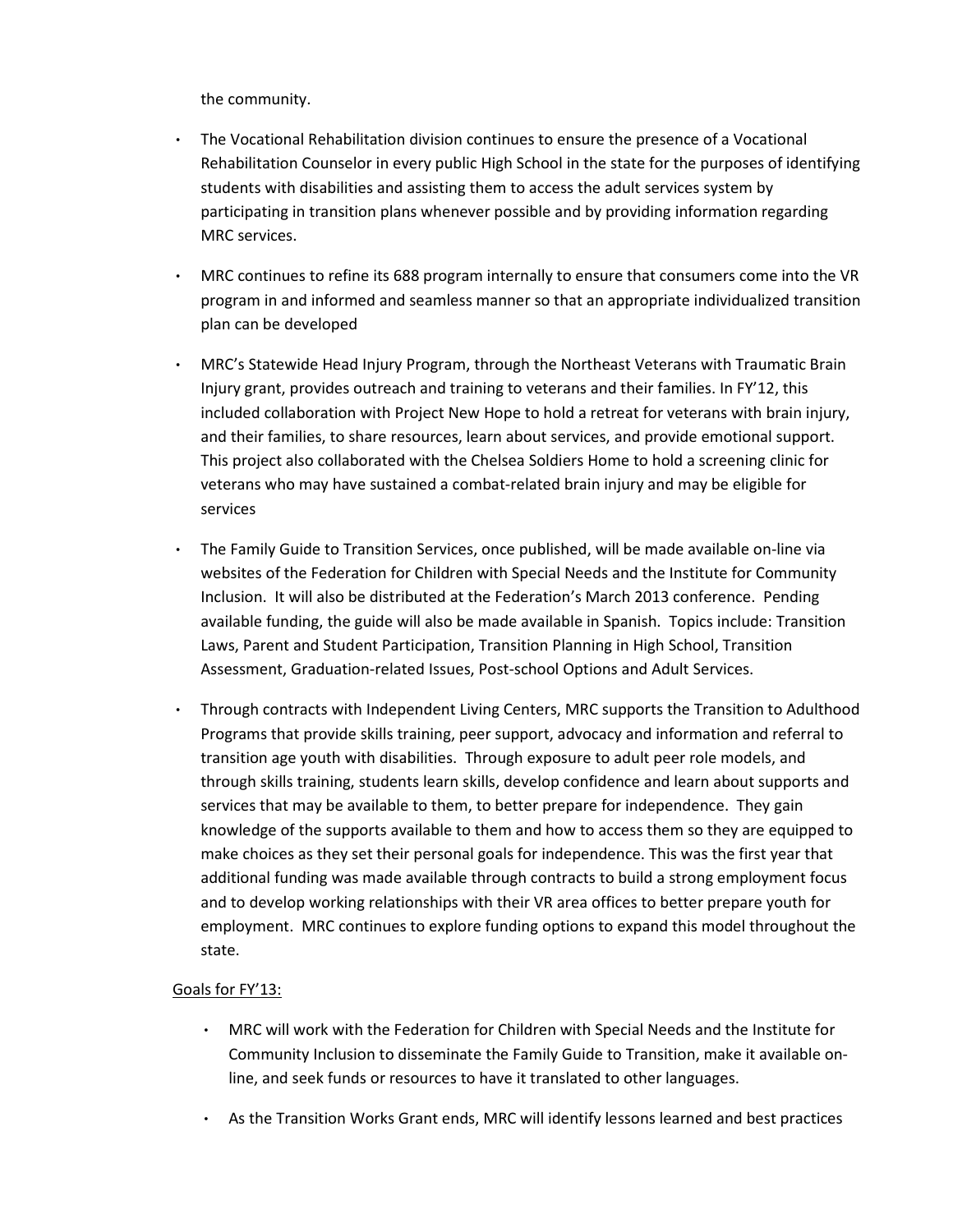and determine the best ways to get this information out to VR staff.

### • CULTURALLY COMPETENT OUTREACH AND SUPPORT:

- The Transition Works grant has established Transition Counselors in area offices that serve diverse populations, with the specific goal of ensuring outreach and better connections with traditionally underserved communities. In Boston, for example, MRC partnered with Urban Pride to ensure that schools service minority populations are fully aware of MRC's services and how to access them.
- BISSCS continues to conduct outreach to diverse communities and has partnered with community organizations to provide information about MRC's programs and services in general and to facilitate access to services among diverse communities.
- The DCACs and Unserved/Underserved Subcommittee of the Statewide Rehabilitation Council have, as part of their agenda, to explore how individuals across culture, race and ethnic backgrounds access MRC programs and to encourage involvement of various cultural communities.
- The DCAC in the Western District, for example, has engaged the Native American community which has resulted in outreach to the community about MRC services as well as active membership on the DCAC.
- In the Community Living division, programs work to translate documents to other languages and, in addition to existing contracts for face-to-face translation, have recently contracted with a telephone translation service to ensure immediate access to staff for all consumers.
- The Vocational Rehabilitation division supports Bilingual Counselors and Rehabilitation Counselors for the Deaf in its area offices.
- MRC also contracts with many multicultural providers across the state including the Multicultural Independent Living Center, multicultural home care providers and many cultural outreach organizations.

# Goals For FY'13:

- The Consumer Involvement Department will sponsor an Individual Consumer Consultant to engage minority parents with disabilities in the Worcester area as a means of connecting them to agency services and gaining a greater understanding of unmet needs.
- The DCACs will develop specific goals, including ensuring cultural competence of the agency's programs and services.

# • INTERAGENCY COLLABORATION:

The Massachusetts Rehabilitation Commission recognizes the importance of interagency collaboration in ensuring that the best possible array of services is made available to people with disabilities, whether they are children, transition age youth, adults or seniors. To that end, MRC ensures that there is representation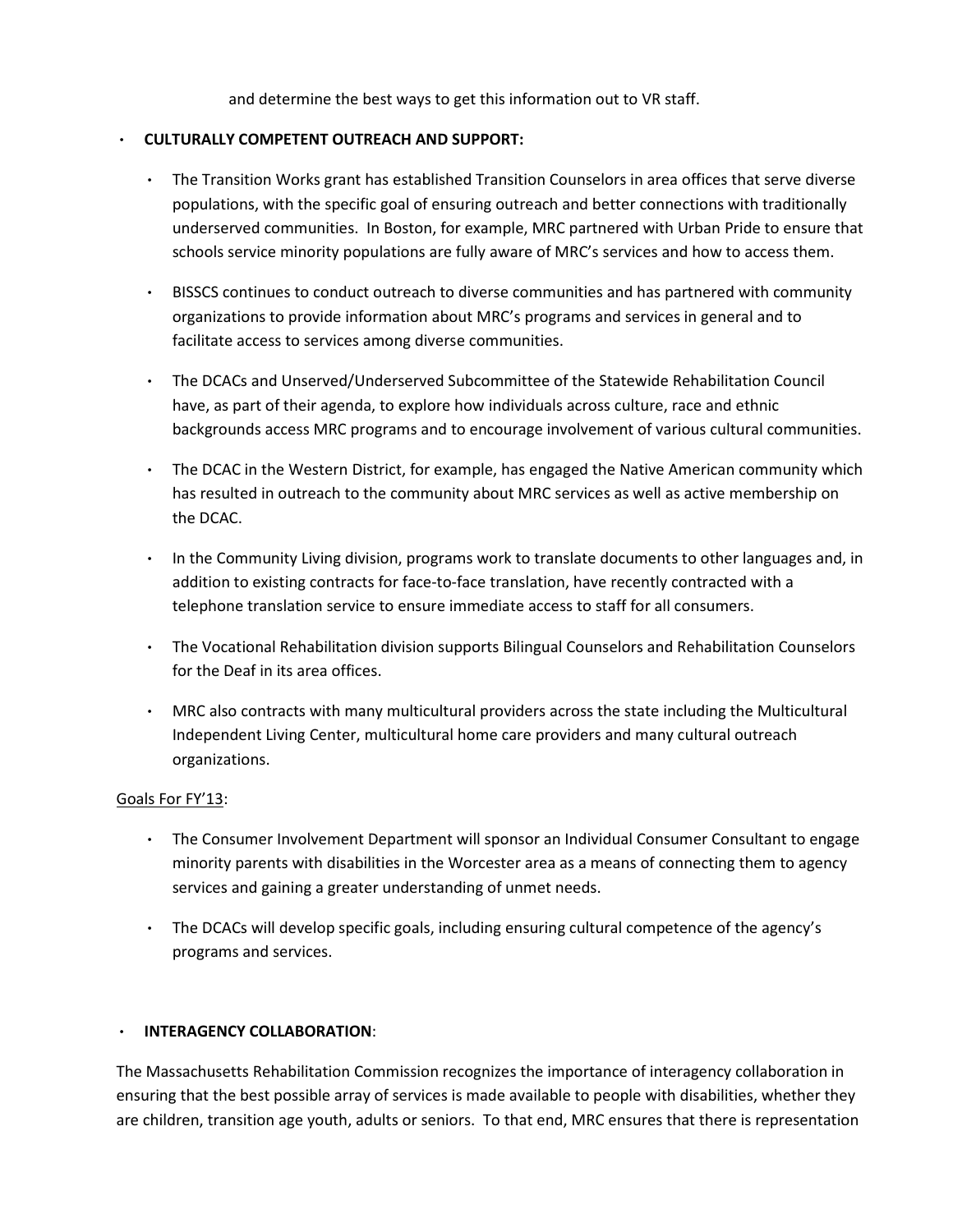on working groups and committees that address cross-disability, cross-age or cross-population issues. Furthermore, MRC, whenever possible, ensures that its work in developing new initiatives is interagency as well. This is clearly illustrated by some of the following activities that MRC has been a part of in FY'12:

- The DCACs invite representatives from other state agencies, as well as from cities, towns, school departments and transportation authorities so the range of issues impacting community living and employment for people with disabilities is fully represented and so collaboration to address these issues is fostered.
- For the second year, the Consumer Conference, held in June 2012, was cosponsored and co-lead by the Massachusetts Commission for the Blind, the Massachusetts Commission for the Deaf and Hard of Hearing, and the Statewide Independent Living Council
- MRC has been actively involved in the Money Follows the Person Demonstration Project, led by EHS and MassHealth, and in collaboration with state agencies including the Department of Developmental Services, the Department of Mental Health, the Department of Public Health, the Executive Office of Elder Affairs, and University of Massachusetts
- MRC and the Department of Developmental Services have finalized a statewide collaboration to support VR consumers who are also being served by DDS to ensure our mutual consumers with intellectual disabilities receive vocational training and job placement, and once placed receive ongoing supports through DDS.
- The MRC Commissioner serves on the Autism Commission with other state disability agency commissioners, EHS leadership and leaders of the Department of Elementary and Secondary Education and the Department of Higher Education
- The MRC Commissioner also serves on the Jobs Commission, representing the Executive Office of Health and Human Services to work across secretariats with private sector employment leaders, union officials, economists and labor organizations to identify a blueprint for improved job development and job creation
- The Vocational Rehabilitation offices work closely with the Department of Mental Health and have implemented pilot programs to improve working relationships with DMH. Clubhouses and DMH providers to better assist consumers with psychiatric disabilities in attaining their employment goals
- MRC and the Executive Office of Elder Affairs work together to support the development of Aging and Disability Resource Consortia and the Long Term Care Options Counseling
- An MRC representative participates on the Massachusetts Developmental Disabilities Council and works to ensure that MRC is available to offer support to its constituents and their families wherever possible
- An MRC representative participates on the Lt. Governor's Interagency Council on Homelessness to assist in developing a unified approach across all aspects of government in concert with the private sector to ensure that those who are homeless or in danger of becoming homeless have the